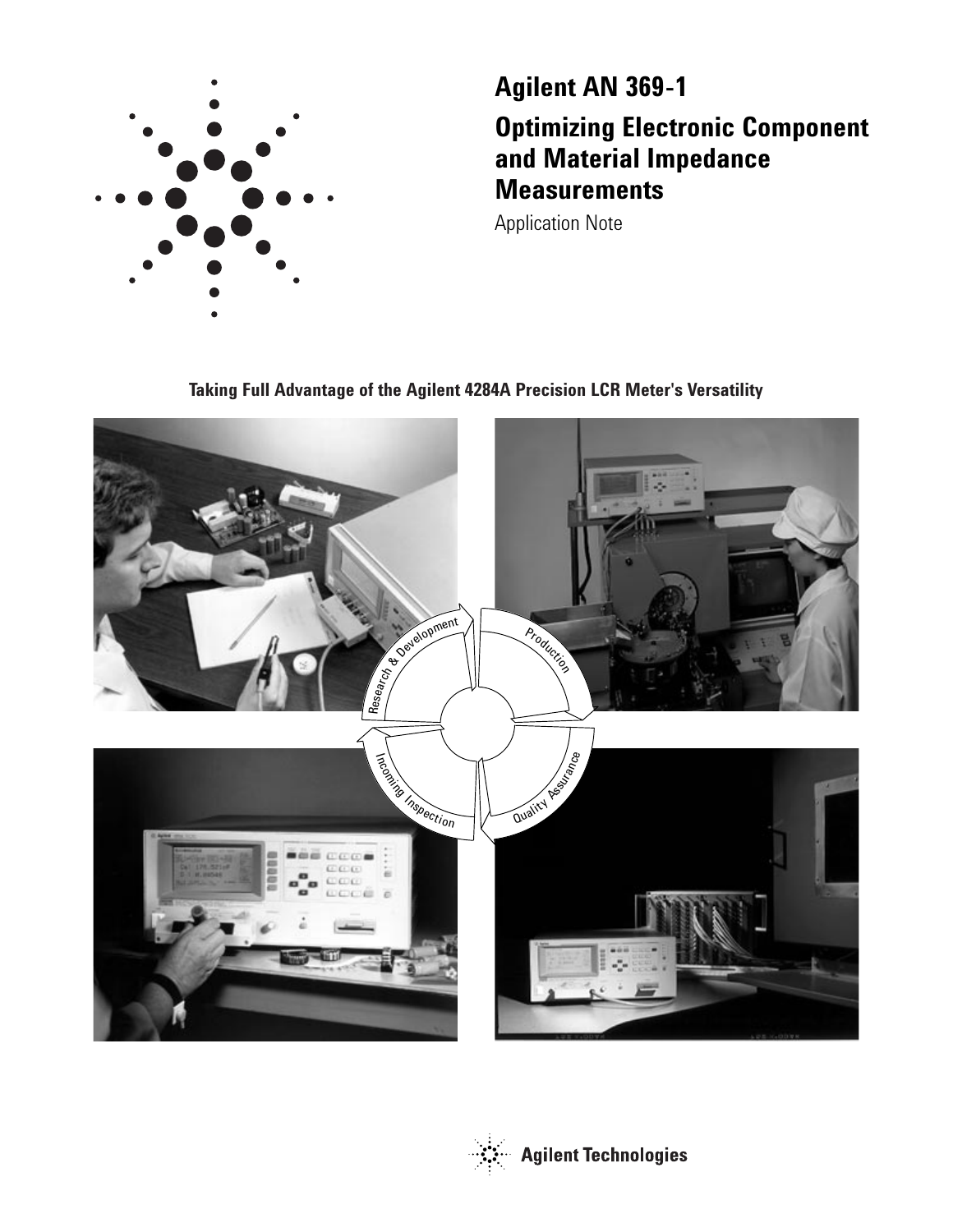## **Contents**

- Introduction
- Agilent 4284A Precision LCR Meter
- The Versatility of the 4284A
- Evaluating the Level and Bias Dependency of High Dielectric Constant Ceramic Capacitors
- Automation of Multi-Frequency Evaluations of Film **Capacitors**
- Improving the Cored Coil Evaluation Method by Means of Constant-Current Measurement
- Evaluation of the Saturation Characteristics and Self Resonant Frequencies of Magnetic Heads
- Conclusion

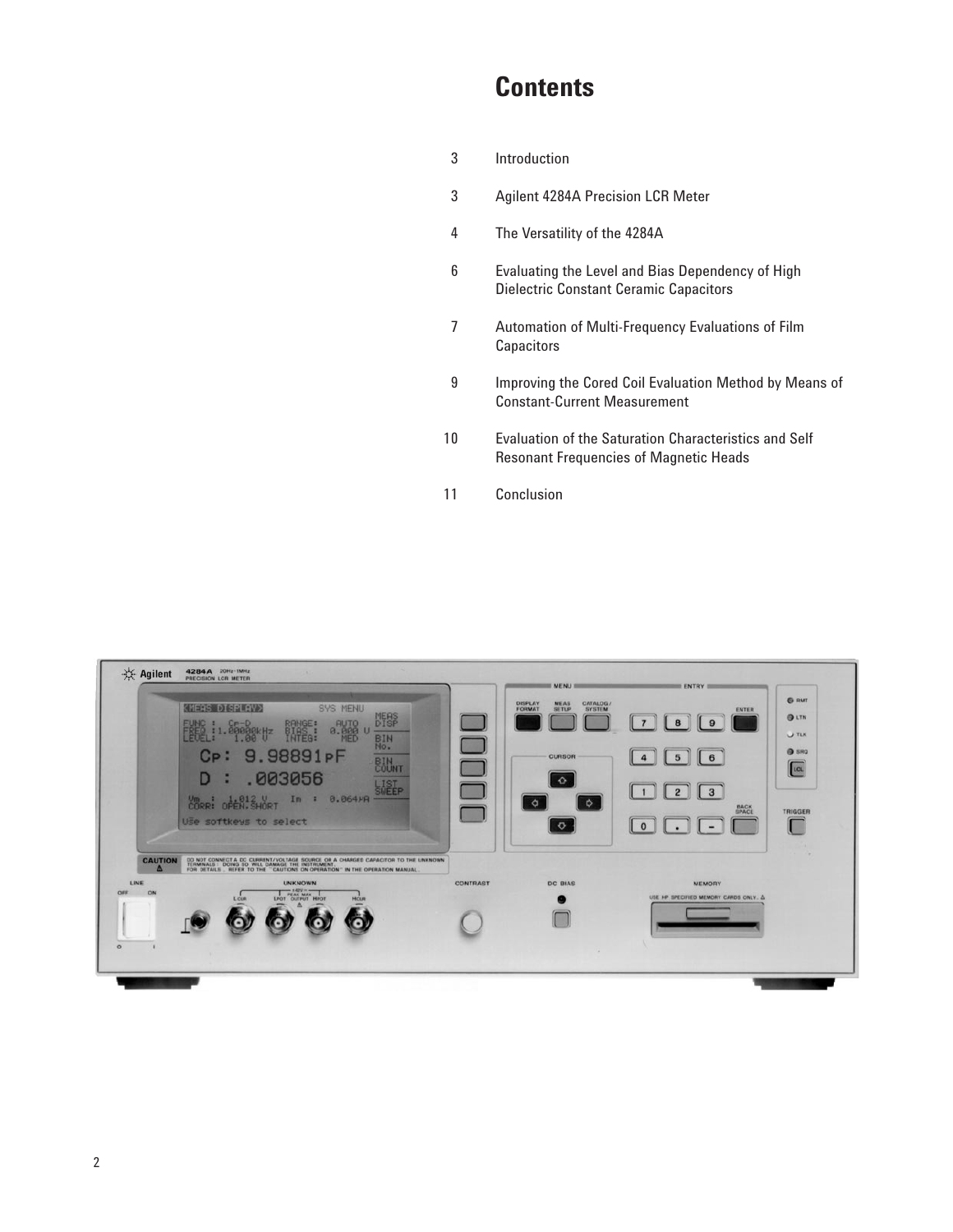## **Introduction**

Impedance measurements are a basic means of evaluating materials and electronic components that support the technical innovations of electronic instruments and equipment. Impedance characteristics of the components used in circuits or of materials vary with frequency, signal level, or the signal combined DC-bias voltage. For an engineer engaged in circuit design or component development, precise evaluation of impedance under the actual operating conditions is the first step towards obtaining high quality circuit design, and for the development and manufacture of high-performance components.

This application note describes the evaluation of electronic components and materials that will give full play to the wide range of frequency, signal levels, and DC bias settings.

## **Agilent 4284A Precision LCR, Meter Sophisticated Measuring Functions that Meet the Demands for High Quality**

The 4284A precision LCR meter provides highly accurate and efficient impedance measurement of electronic components and materials which enables it to give excellent cost/data performance. With a wide 20 Hz to 1 MHz frequency range and a reliable basic accuracy of 0.05%, it answers the measurement needs of testing high quality components. Attach option 001 and you get a maximum test signal level of 20 Vrms/200 mArms and a ±40 V DC bias which allows it to meet the measurement conditions that ensure fast and highly reliable evaluation of electronic components and materials characteristics. In addition, a constant-voltage/ constant-current function maintains the test signal at a constant level to guarantee measurements are well within JIS and MIL standards.

### **Low-Cost and Highly Efficient Measurements in Any Measurement Environment**

The outstanding basic functions of the 4284A and the wealth of available Options and accessories that extend these functions depending on the measurement objective, answer all of the measurement needs of research laboratories, screening inspection, quality control, incoming inspections, etc. You can easily create an automatic test system with options such as the GPIB bus interface, which includes buffer memory as standard, a handler interface, and a scanner interface. The ergonomic design of the front panel and the large easy-to-read backlit Liquid Crystal Display make it possible to take in measurement conditions and results at a glance. All measurement conditions can easily be set up using the display cursor, the arrow keys, and the softkeys. Furthermore, measurement setups can be recorded on a memory card to raise efficiency and to prevent mistakes. Thus, the efficiency of all stages of measurement, from measurement setup through data collection and analysis have been improved while costs have been lowered.

## **Key Specifications**

#### **4284A Precision LCR Meter**

| <b>Test Frequency</b>                      | 20 Hz to 1 MHz<br>8610 points                                                                                                                                                                |
|--------------------------------------------|----------------------------------------------------------------------------------------------------------------------------------------------------------------------------------------------|
| <b>Number of Digits</b>                    | 6 digits                                                                                                                                                                                     |
| <b>Measurement parameters</b>              | $ Z $ , R, X: 0.01m $\Omega$ to 99.9999M $\Omega$<br> Y ,G,B: 0.01nS to 99.9999S<br>$C: 0.01$ fF to 9.99999F<br>$1:0.01$ nH to 99.9999kH<br>$D: 0.000001$ to 9.99999<br>$Q: 0.01$ to 99999.9 |
| Basic accuracy                             | Z ,C and L: 0.05%<br>D:0.0005                                                                                                                                                                |
| <b>Test Signal Level Range</b>             | <b>Voltage: 5mVrms to 2Vrms</b><br>Current: 50µArms to 20mArms                                                                                                                               |
| <b>Constant Test Signal Level</b><br>Range | Voltage: 10mVrms to 1Vrms<br>Current: 100µArms to 10mArms                                                                                                                                    |
| <b>Measurement Time</b>                    | 40ms/190ms/830ms at 1kHz                                                                                                                                                                     |
| <b>Test Cable Length</b>                   | $0.1$ , 2, and 4 meters<br>(2 and 4 meters are option)                                                                                                                                       |
| <b>Comparator Function</b>                 | Primary Parameter: 10 bins<br>Secondary Parameter: HIGH/IN/LOW                                                                                                                               |
| Internal DC bias                           | 1.5V and 2V                                                                                                                                                                                  |

#### **4284A Option 001**

| <b>Test signal Level Range</b>             | Voltage:5mVrms to 20Vrms<br>Current: 50µArms to 200mArms    |
|--------------------------------------------|-------------------------------------------------------------|
| <b>Constant Test Signal Level</b><br>Range | Voltage: 10mVrms to IOVrms<br>Current: 100µArms to 100mArms |
| Internal DC bias                           | $±40V$ with 0.1% accuracy                                   |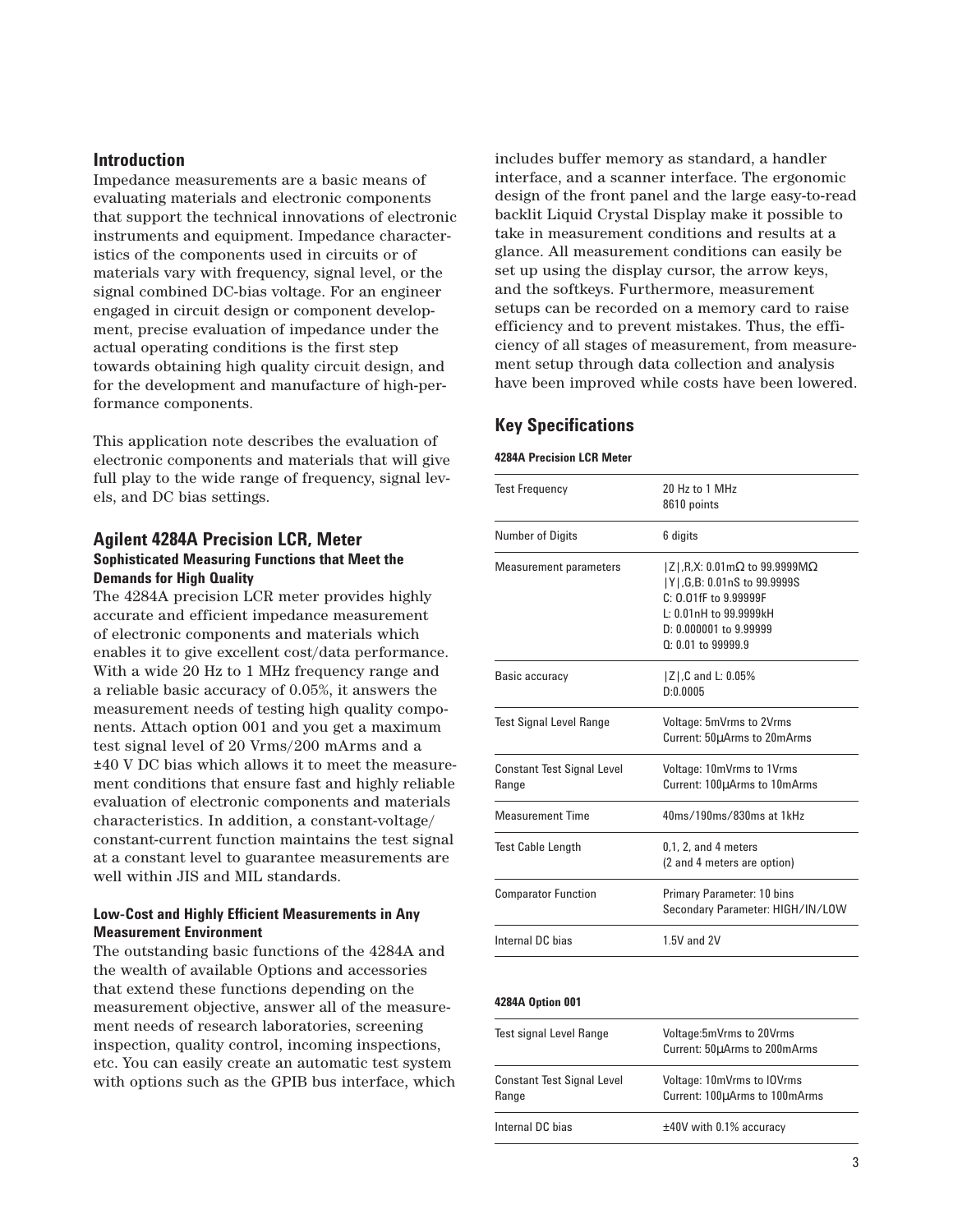## **The Versatility of the Agilent 4284A Research and Development of New Materials and Low Loss Electronic Components**

Conventional LCR meters do not have the accuracy nor the resolution required for measuring the new low-loss electronic components and materials resulting from the latest materials technology. The 4284A has a basic accuracy of C: 0.05%, D: 0.0005, and a 0.000001 D resolution which allows it to measure high quality electronic components and materials. The 6-digit resolution of the display means that even minor changes in temperature and humidity characteristics are not missed. The powerful open/short/load error correction capability reduces measurement errors to a minimum.

## **Quality Assurance of Materials and Electronic Components and Incoming Inspection**

For quality assurance and incoming inspection, measurements on the two frequency points, 1 kHz and 1 MHz are essential to meet AS and MIL standards. Since no previous LCR meter could cover both standard frequency points, two meters had to be used. The 4284A covers these frequency points with its wide measurement frequency range of 20 Hz to 1 MHz. Consequently, it covers all the principal standard frequencies required for quality assurance and incoming inspection, thus reducing the purchasing costs of measurement equipment and reducing maintenance costs. Furthermore, when measuring impedance frequency characteristics, no discontinuity of data is caused by instrument error. A powerful load compensation function has been added in addition to the conventional open/short compensation function to perform total error compensation.

Thus, even if the measurement values of the vendor differ from those of the customer due to instrument error, it can be canceled out by using the load compensation function and a working standard.

## **Evaluating the High Frequency Characteristics of Switching Power Supplies**

The power supply is an extremely important part of any electronic instrument. The ever increasing sophistication of electronic components and their miniaturization have led to a demand for power sources that are equally compact and low cost. The switching power supply, the immediate answer to this demand, has become quite common. The recent advances in materials and circuit technology have led to a trend to raise the switching frequency. However, raising the operating frequency also causes a rise in the loss characteristics of the components used, and the parasitics in the components used cannot be ignored. This makes it important to evaluate the impedance of the components used at the actual operating frequency. The 4284A, by virtue of its capacitance and dissipation factor accuracy of 0.05% and 0.0005, respectively, up to 1 MHz, makes a vital contribution to high reliability design.

## **Evaluating Test signal/DC-Bias Dependency of Ferroelectric Materials**

The working life of a switching power supply is often shortened due to the aluminum electrolytic capacitors electrolytic drying up. The increase in switching frequency has led to employ of small value capacitors, and to the switching over to other types of high reliability capacitors. High dielectric constant ceramic capacitors are regarded as particularly promising. The capacitance of these capacitors varies greatly with the AC/DC voltage applied to them, and with temperature changes. This effect increases as the dielectric constant of the capacitor's dielectric material increases and with increasing values of capacitance. For this reason, due care has to be paid in the design stage. When these capacitors are used as filter capacitors in the input and output of a switching power supply, the effective capacitance may be lower than the design value causing an increase in output noise. When the load becomes inductive in character, the transient response deteriorates. Thus, capacitors must be evaluated under actual operating conditions. However, conventional LCR meters had the following limitations when used for this type of measurement: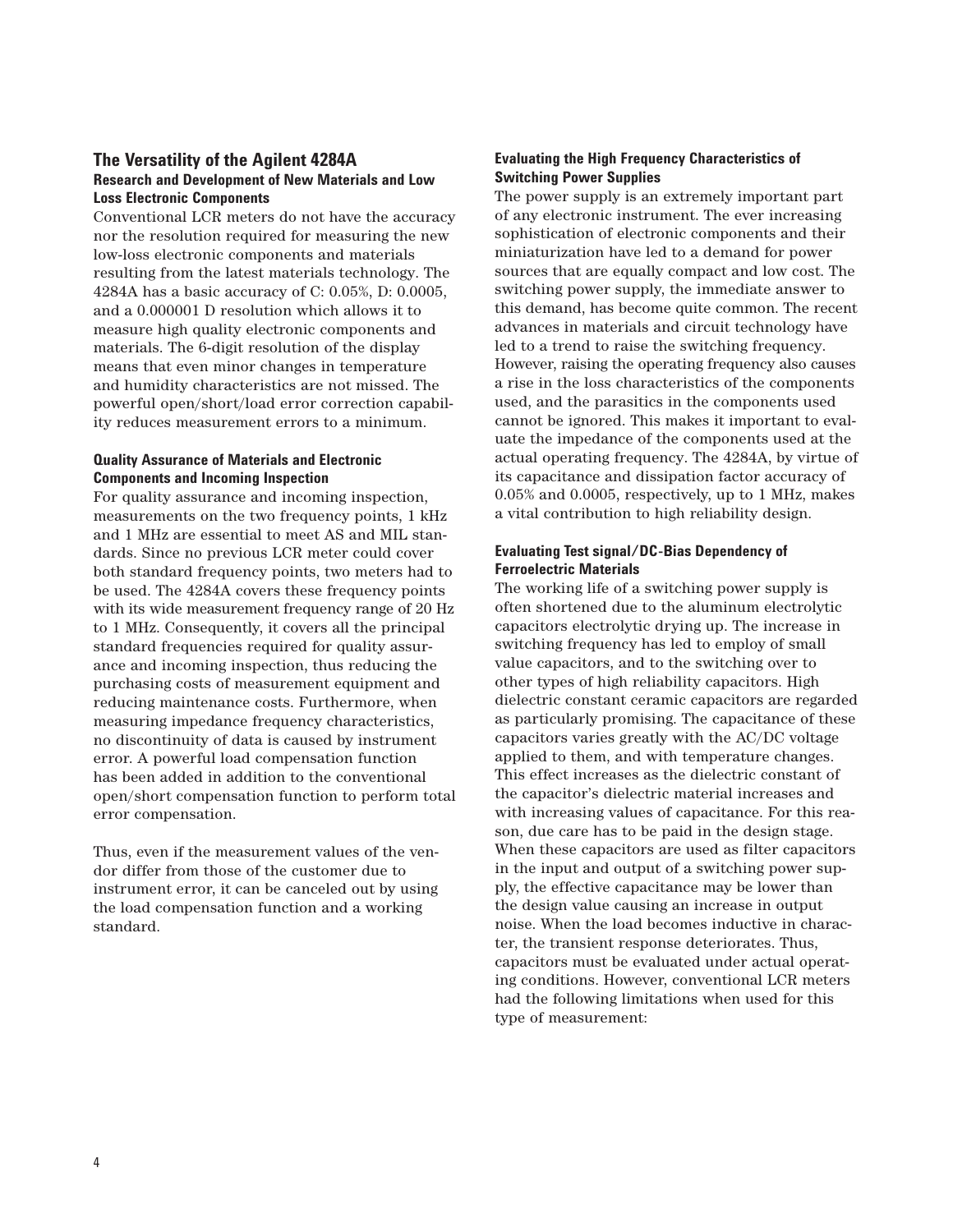- An External Circuit (Power Amplifier) is required.
- The measurement accuracy cannot be foretold.
- The current of the test signal cannot be increased and high values of capacitance cannot be measured at high frequencies.

The DC Bias Sources were also Limited.

- Only spot bias built-in.
- Only an external bias terminal was supplied and an external computer, and an GPIB controlled power supply were required.

An Agilent 4284A equipped with Option 001 can make measurements at up to 1 MHz and at signal levels of up to 20 Vrms /200 mArms, and can apply a DC bias of up to ±40 V. Since no external circuits are needed, and calibrations can be performed with the options installed, measurement efficiency and accuracy are not sacrificed. The full 6-digit display resolution makes it possible to monitor even minimal temperature and humidity changes. All 4284A functions can be controlled by GPIB; the DC bias can be set with a high accuracy of 0.1% which makes the 4284A ideal for multi-frequency C-V measurements.

#### **The Physical Properties of Liquid Crystal Materials**

Due to its compact size and low power consumption, Liquid Crystal Displays are used in pocket TVs, wordprocessors, computers, etc., and new applications are appearing all the time. LCDs are now used in a wide variety of applications and manufacturers must blend different types of liquid crystal materials to obtain the required characteristics, and these mixtures must be critically tested to determine whether or not they meet the required characteristics. The voltage level of the test signal of conventional LCR meters was not adequate, as a measurement voltage several times greater than the threshold voltage (1.2 V - 3 V for TN LCDs) could not be applied. This made it necessary to use the complicated curve fitting methods to derive an experimental value, or to use an external circuit to amplify the test signal.

The 4284A equipped with Option 001 can make measurements over a frequency range of 20 Hz to 1 MHz at a test signal voltage of 5 mVrms to 20 Vrms. This makes it possible to simplify measurement methods by using approximation calculations based on the linear relationship between the test signal voltage and the high voltage capacitance characteristics. An external circuit is not required, and since calibration can be performed with the options installed, measurements can be made without sacrificing efficiency and accuracy.

## **Constant-Current Evaluations of Magnetic Materials, Coils, and Magnetic Heads**

In order to raise the Q of magnetic core coils and magnetic heads, magnetic materials with a high relative permeability are used. The magnetic, temperature, and humidity properties of a core are greatly influenced by the use of core materials which have high relative permeability. Consequently, the impedance value varies with the strength of the test signal and with the strength of the DC bias current. This is the reason why a constant magnetic field is used to evaluate magnetic core coils, and magnetic heads. Since the strength of the magnetic field is proportional to the current and to the number of turns in the coil, it is possible to make a constant current measurement as long as the number of turns in the coil is held constant. However, conventional LCRs have the following limitations.

- Only a spot voltage can be selected as the constant-voltage signal source.
- The measurement voltage is not GPIB bus controllable.
- The measurement current cannot be monitored.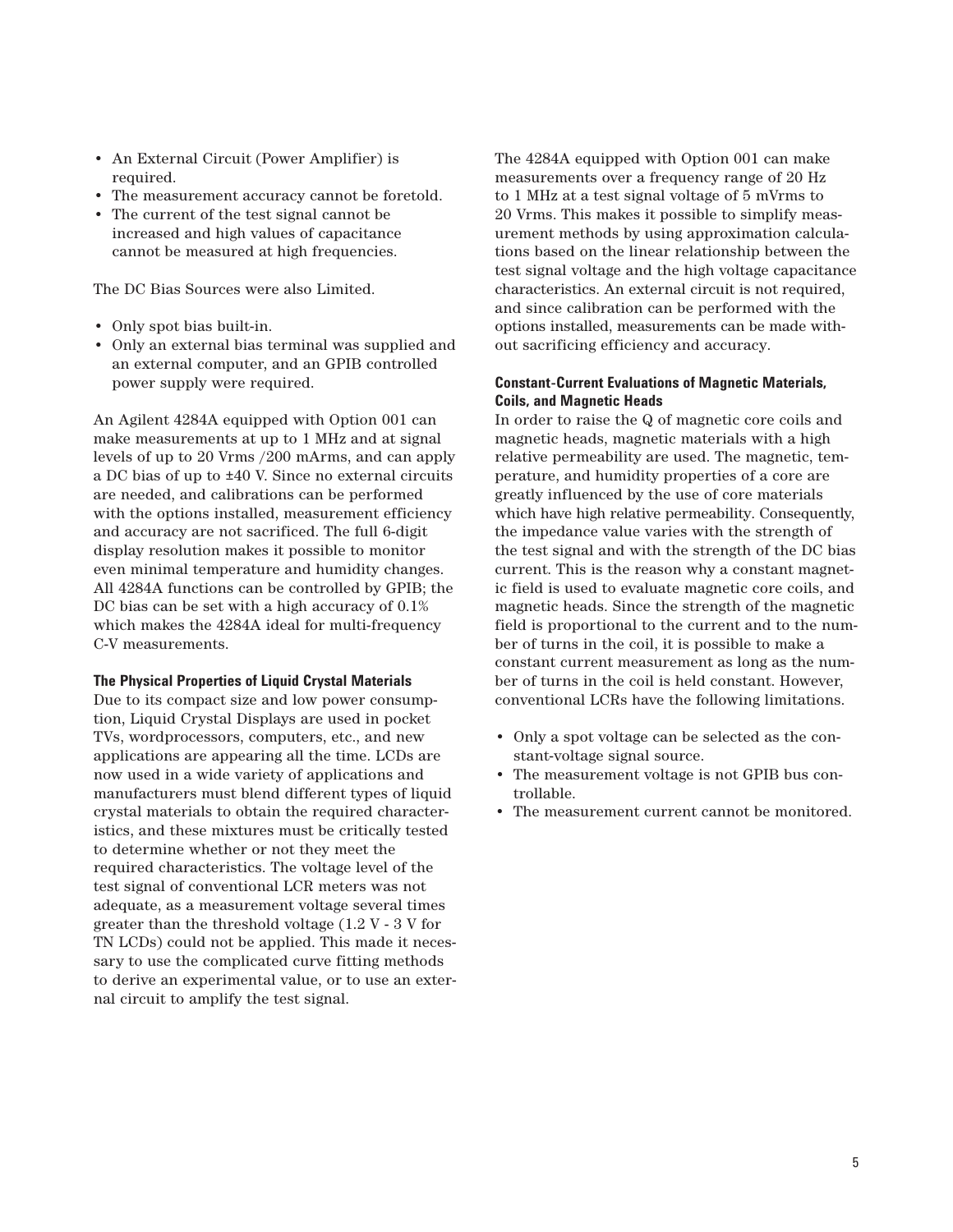For the above reasons, constant-current measurements are either impossible, or a computer must be used for control; this requires longer setup time and is not a practical solution. The Agilent 4284A has a built-in Automatic Level Control function (ALC) to facilitate constant-current measurements. The built-in microprocessor monitors the measurement current and uses this feedback information to control the test signal voltage. This means that efficiency is not sacrificed by having to transfer data to an external computer.

#### **Higher Productivity in the Production of Electronic Instruments and Components**

Improving productivity is an ongoing concern for manufacturers. On the production line, reducing the measurement time required is extremely important since it raises productivity and reduces costs. In research departments, the increasing number of measurements to be made and the ever larger number of materials to be measured make higher measurement speed and efficiency an absolute necessity. The dilemma with conventional LCR meters is that accurate measurements require longer measurement time, and if the measurement time is reduced, accuracy suffers. The 4284A offers the best solution to this dilemma in that it can make measurements up to 1 MHz in 30 ms measurement time in the short mode and with a basic accuracy of 0.1%. This is a vast improvement in efficiency and accuracy. The unique list sweep function allows the programming of a maximum of ten measurement points and having the result displayed in tabular form without the use of an external computer.



The 4284A can perform automatic screening inspections on the production line fast and accurately by installing Option 201 or 202 handler interface. Maximum measurement speed can be maintained at all times even when samples that cause internal short circuits are connected.

The following sections will give detailed measurement examples using the 4284A.

## **Evaluating the Level and Bias Dependency of High Dielectric Constant Ceramic Capacitors**

Aluminum electrolytic capacitors were used in conventional power switching supplies as filter capacitors. However, the recent trend is to develop power switching supplies of ever higher frequencies to make them more compact, lighter, and cheaper. This trend has led to a demand for filter capacitors that are equally compact, and developers are beginning to look for other types of capacitors. In some power switching supplies, high capacitance multilayered ceramic capacitors are being used for their low ESR characteristics at high frequencies and their long life at high temperatures.

As shown in Figure 1 and Figure 2, when a DC bias voltage is applied to the high capacitance multi-layered ceramic capacitors which use high dielectric constant dielectrics, the capacitance varies with polarity. Since the ripple of the switching power supply increases with variations in filter capacitor's capacitance, the material must be tested under measurement conditions that are identical to the actual operating conditions. By installing



**Figure 1. DC Bias Dependence of Capacitance Figure 2. Loss Coefficient of DC Bias Dependence**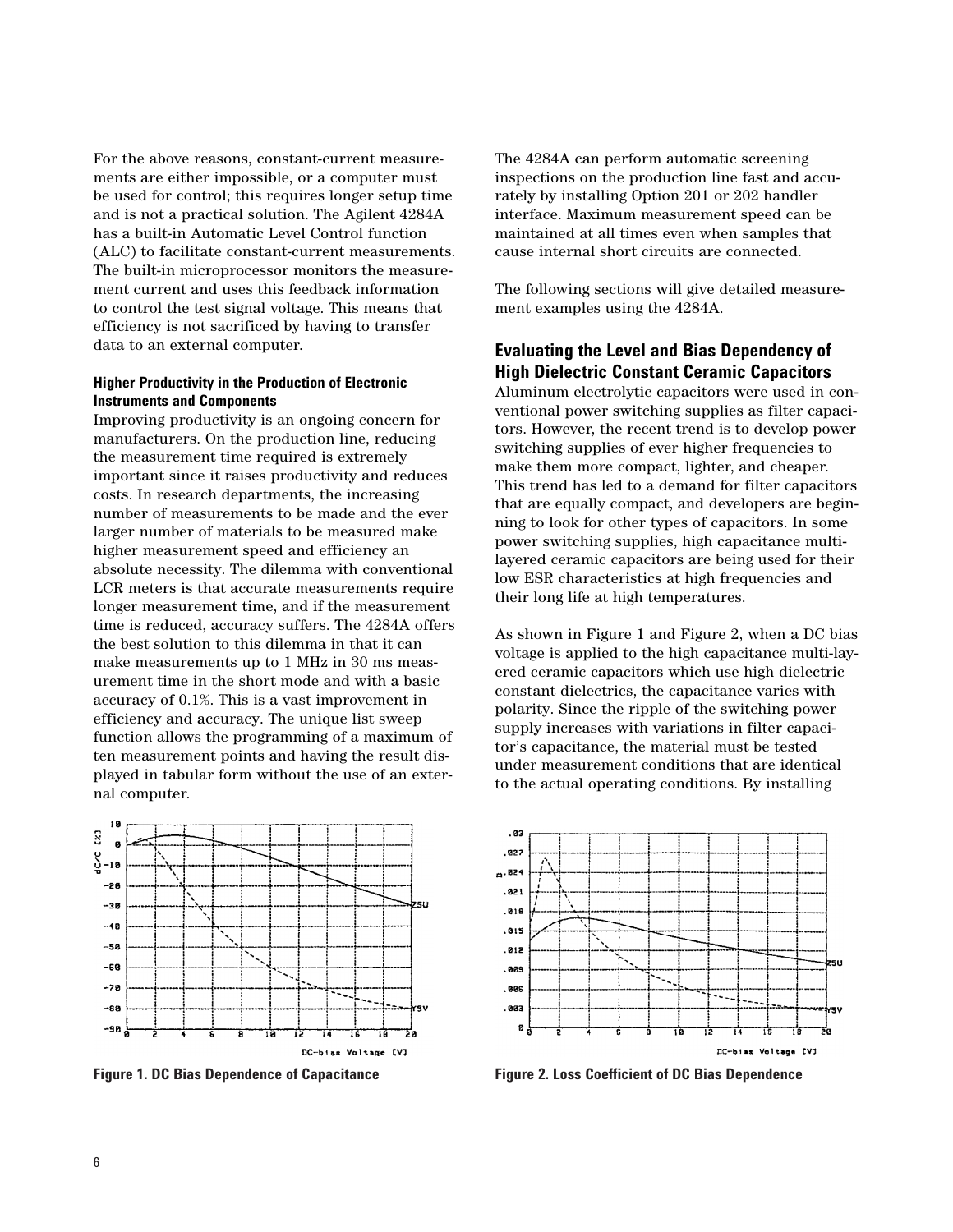Option 001 in the 4284A, test signal levels of 5 mV–20 Vrms, 50 µA–200 mArms and a DC bias of ±40 V can be used for measurement. Since no external circuits need to be employed and all required options can be calibrated when installed in the 4284A, all measurements can be performed without sacrificing accuracy and efficiency.



**Figure 3. Signal Voltage Dependence of Capacitance**



**Figure 4. Signal Voltage Dependence of Loss Coefficient**



**Figure 5. Frequency Characteristics of Loss coefficient of Film Capacitors (by the 4194A)**

Thus, the 4284A will quickly perform all evaluations required in component design to improve the reliability and functions of switching power supplies, and help to make their development more efficient. When used with a scanner interface, the 4284A can also be used for environmental chamber testing.

Since the 4284A can store compensation data for a maximum of 128 channels, it is easy to build a reliable temperature and humidity test system.

## **Automation of Multi-Frequency Evaluations of Film Capacitors**

Film capacitors, which are used in motors and power supplies to reduce noise, have to be highly reliable. The evaluation of the dissipation factor (D) is particularly valuable in preventing heat and fire in the capacitor due to ripple current. The following will describe making high speed and highly accurate measurements with the 4284A on the production line and in quality assurance departments.

#### **Screening Tests of Film Capacitors**

The capacitance of film capacitors are normally tested at 1 kHz, the JIS and MIL standard frequency. As shown in Figure 5, the D value increases as the frequency increases and it is therefore usual to perform tests at 10 kHz and 100 kHz. The 4284A does not only make high resolution C-D measurements at 1 kHz, but can make programmed measurements using the list sweep function at 1 kHz, 10 kHz, and 100kHz and perform these measurements in order automatically.

The 4284A can cover all the required measurement frequencies. Six full digits of resolution for all measurement parameters, and a maximum dissipation factor resolution of 0.000001 make the 4284A ideal for testing low-loss capacitors. The capacitance and dissipation factor accuracy are 0.05% and 0.0005 at 1 MHz, respectively, which will increase yield figures, and improve quality on the production line. The 4284A increases efficiency. It has an excellent built-in comparator which allows 10 bin sorting of C, and in/out tests of D or ESR. The handler interface option facilitates connection to automatic equipment. An extension cable of 4 m (Opt. 006) can be connected and the accuracy of measurements performed at the end of the cable are ensured.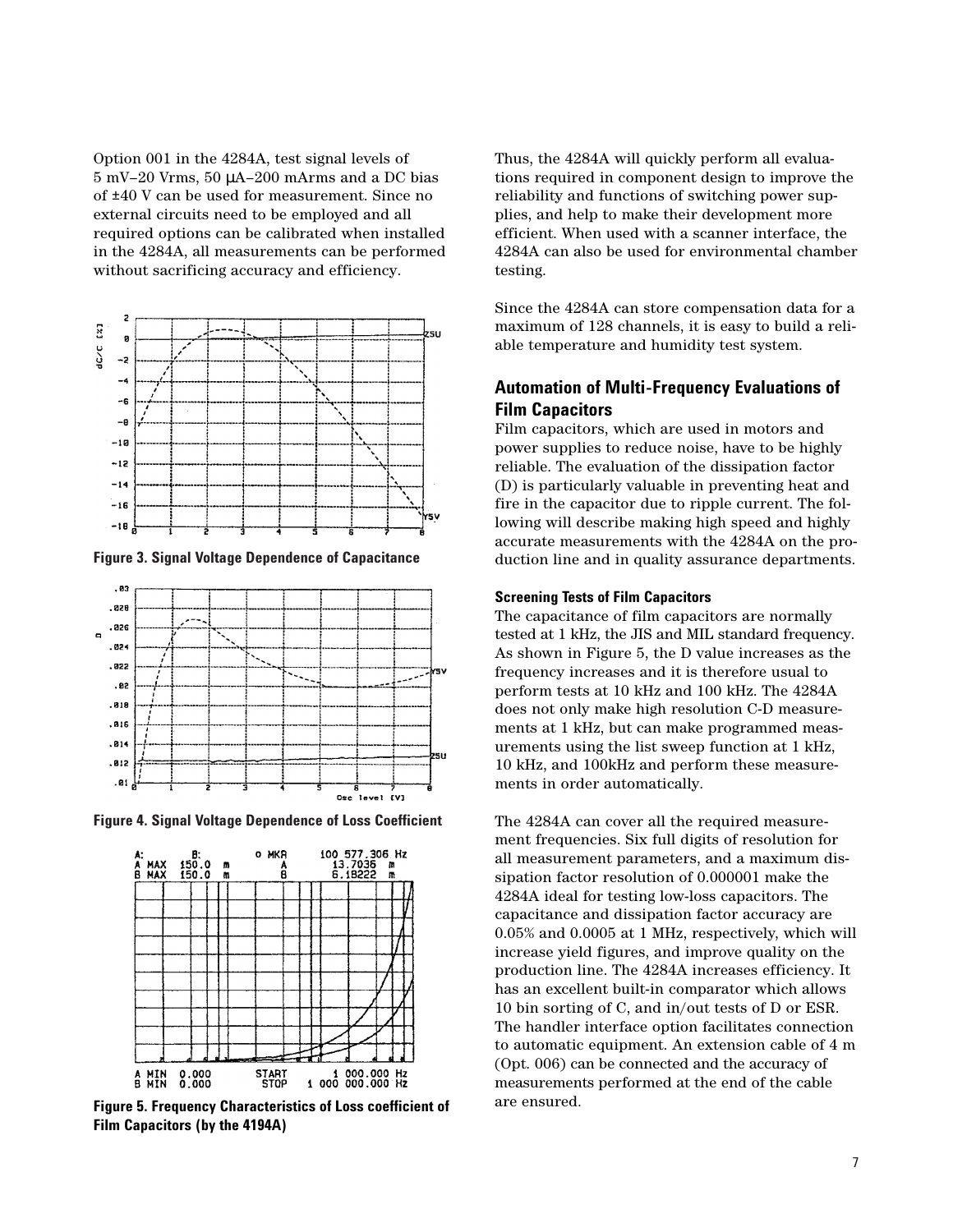Recently, automatic equipment with built-in scanners has been constructed with the aim of raising throughput. When the scanner interface is installed in the Agilent 4284A the combination can perform multi-channel compensation for a maximum of 128 channels. Since open/short/load compensation can be performed for each channel, errors can be reduced to a minimum to guarantee accurate measurements. The unique list sweep function of the 4284A allows you to program up to ten sweep points and to display in tabular form without using an external computer. Thus, it is possible to perform measurements at 1 kHz, 10 kHz, and 100 kHz in order, or to test the C limit value at 1 kHz and the D limit values at 10 kHz and 100 kHz. When the handler interface is installed, the test result at each point can be output.

#### **Note:**

The list sweep is performed at high speed so it is necessary to set an appropriate measurement delay time to allow for the sample response time.

| <list display="" sweep=""></list> |            |         | <b>SYS MENU</b> |
|-----------------------------------|------------|---------|-----------------|
| Film capacitor test               |            |         |                 |
| MODE : SEQ                        |            |         |                 |
| FREQ [ Hz ]                       | $Cp$ $F$ ] | DI 1    | <b>CMP</b>      |
| 1.00000k                          | 98.3941p   | .002396 | н               |
| 1.00000k                          | 98.3941p   | .002396 |                 |
| 1.00000k                          | 98.3941p   | .002396 |                 |
| 1.00000k                          | 98.3941p   | .002396 | L               |
| 1.00000k                          | 98.3941p   | .002396 |                 |
| 10.0000k                          | 98.3413p   | .000650 |                 |
| 100.000k                          | 98.3189p   | .000320 |                 |

#### **List Sweep Display Menu**

The 4284A's memory card (Opt. 004) function can store entire measurement setups, including comparator limit information and list sweep table. This reduces the time required for production line setup and eliminates instrument setup errors. A turn-key system can be built so that a special setup is automatically loaded from the memory card when the power is turned on.

The capacitance and dissipation factor accuracy for the 4284A are 0.05% and 0.0005 at 1 MHz, respectively, which makes it ideal for quality control of low loss capacitors in quality assurance departments. A powerful load compensation function has been added, in addition to the open/short compensation function. It uses a working standard as a reference and makes sure that the measured value is compensated to yield an accurate measurement result under any measurement conditions.

| <correction></correction> | SYS MENU           |
|---------------------------|--------------------|
| OPEN : ON                 | CABLE: 0 m         |
| SHORT: ON                 | MODE : SINGLE      |
| LOAD : ON                 | CH No.: -----      |
|                           | FUNC : Cp-D        |
| FREQ1 : 1.00000kHz        |                    |
| REF A: 100.000pF          | B: 001700          |
| MEA A: 98.4958pF          | B: 001736          |
| FREQ2: 1.00000kHz         |                    |
| REF A: 100.000pF          | B: 000300          |
| MEA A: 98.2740pF          | B: 000547          |
| FREQ3 : OFF               |                    |
| REF A: ------------       | B۰<br>------------ |
| ------------<br>MEA A:    | B: -------------   |

#### **Correction Menu**

The comparator built into the 4284A can automatically perform bin counts up to 999999 and is a convenient feature when making sampling inspections. It can be programmed to emit a beep to announce when the limit test result is out.

|            |            | <bin count="" display=""></bin> |                    |       | <b>SYS MENU</b> |       |
|------------|------------|---------------------------------|--------------------|-------|-----------------|-------|
| FUNC: Cp-D |            |                                 | NOM : ------------ |       |                 | F     |
| BIN        |            | LOW [F]                         | HIGH[F]            |       |                 | COUNT |
| 1          |            | +97.0000p                       | +98.0000p          |       |                 | 0     |
| 2          |            |                                 | +99.0000p          |       |                 | 0     |
| 3          |            |                                 | +100.000p          |       |                 | 177   |
| 4          |            |                                 | +101.000p          |       |                 | 107   |
| 5          |            |                                 | +102.000p          |       |                 | 0     |
| 6          |            |                                 | +103.000p          |       |                 | 0     |
| 7          |            |                                 | +104.000p          |       |                 | 0     |
| 8          |            |                                 | +105.000p          |       |                 | 0     |
| 9          |            |                                 | +106.000p          |       |                 | 0     |
| 2nd        | - . 000100 |                                 | $+.005000$         |       |                 |       |
| REJ        | CNT        | AUX :                           | <b>OFF</b>         | OUT : | ი               |       |

#### **Comparator BIN Count Menu**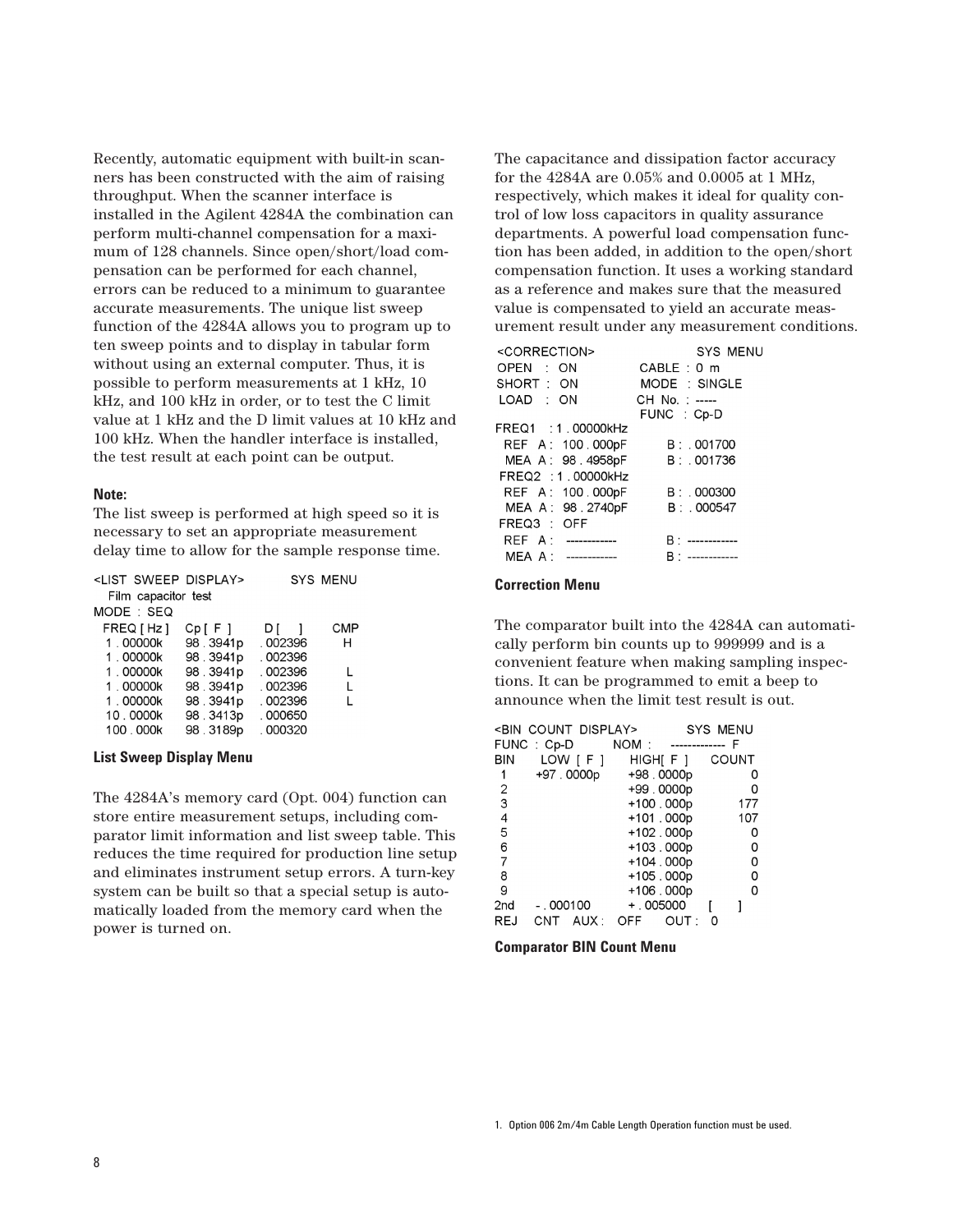The menus, the measurement conditions which give the measurement results, and the measurement results can be printed out by a GPIB bus connected printer to facilitate the recording of necessary data. The 4284A's display cursor, arrow keys, and softkeys make it easy to check the measurement condition settings and measurement results. During sorting tests the operator can freely select the 'Normal measurement', 'BIN N0.' and 'BIN count' display page to suit the application. The memory card can store up to ten instrument setups, which the operator can choose by selecting a number on the catalog menu. This eliminates setup errors and simplifies operation.

|       |   | <b>SYS MENU</b><br><catalog></catalog> |
|-------|---|----------------------------------------|
| MEDIA |   | CARD<br>$\mathcal{L}$                  |
| No.   | S | COMMENT                                |
| 10    | 1 | Power on auto exec setup               |
| 11    | 1 | List sweep setup                       |
| 12    | 1 | Film capacitor test                    |
| 13    | 1 | Incoming inspection setup              |
| 14    | 0 |                                        |
| 15    | 0 |                                        |
| 16    | 0 |                                        |
| 17    | 0 |                                        |
| 18    | 0 |                                        |
| 19    | 0 |                                        |

#### **Catalog menu**

All these features make the 4284A precision LCR meter suitable for testing film capacitors.

## **Improving the Cored Coil Evaluation Method by Means of Constant-Current Measurement**

The permeability of the magnetic material used in magnetic coils is not constant, but varies with the strength of the magnetic field, temperature, and other factors. When the current fed through a coil wound around a magnetic material is gradually increased, the magnetic flux density B changes as shown in Figure 6. Except at the origin, it is proportional to the strength of the magnetic field at the start, after which it steeply increases and then falls off. The saturation point is reached when all of the magnetic axes of the magnetic domains within the core material are aligned.

Consequently, the inductance of the coil also varies with the strength of the magnetic field. Thus, to determine the value of a magnetic cored coil, it has to be measured at a constant magnetic field level. That is, if the number of turns in the coil are held constant, a constant current can be used for the measurement.

 $H = nI [AT/m]$   $n = number of turns$  $I = current$ 

Even though constant voltage signal sources were used in conventional LCR meters to set the signal source level to the same voltage and DC bias conditions, the measurement values varied from meter to meter. This was due to the fact that the output impedance of the signal source was different for different meters, and that the current flowing through the sample was also different. Table 1 shows an example.

#### **Table 1. Differences in Measurement Values for Different Meters**

| Sample                                                           | Cored inductor: nominal value 2.2 mH                |              |  |
|------------------------------------------------------------------|-----------------------------------------------------|--------------|--|
| Common measurement<br>conditions                                 | Frequency:1 kHz<br>Signal Level:1 V<br>DC bias None |              |  |
| Measurement Instrument Measured Inductance Current Monitor Value |                                                     |              |  |
| 4194A (50 $\Omega$ )                                             | ls: 2.30861 mH<br>0: 0.951                          | 14.109 mArms |  |
| 4284A (100 $\Omega$ )                                            | Ls: 2.26907 mH                                      | 8.659 mArms  |  |



**Figure 6. Magnetic Characteristics**

Current monitor value ( ) denotes output impedance of signal source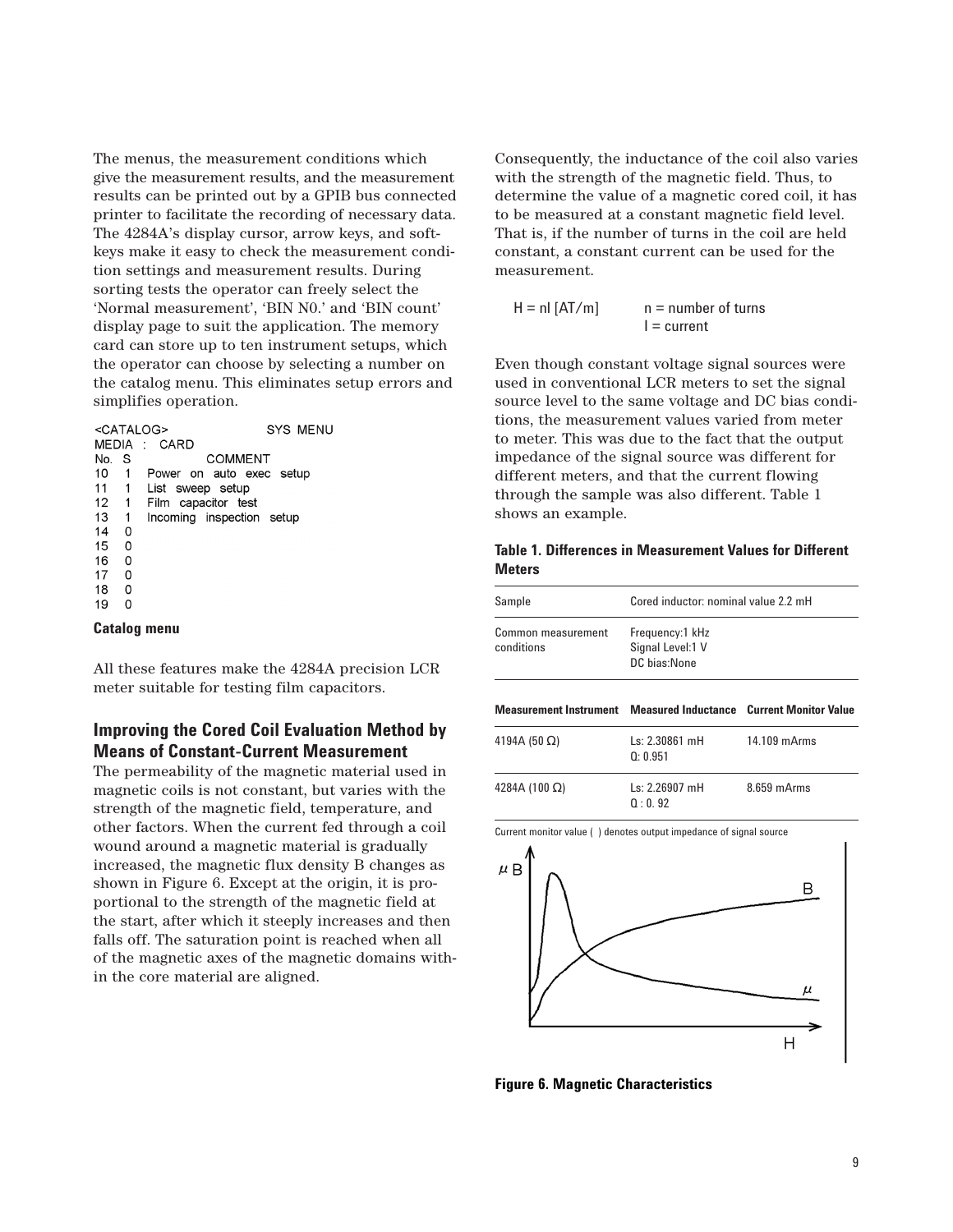For this reason, constant-current measurements with conventional LCR meters were achieved by using an external computer to monitor the signal source current, and to control the signal source voltage. Since data transfers had to be made via a GPIB bus, efficiency suffered and the need for an external computer raised system costs. Using the Agilent  $4284A$ 's built-in  $ALC<sup>2</sup>$  functions simplifies constant-current measurements. The built-in microprocessor controls the signal current and high efficiency is ensured.

In addition, the 4284A has a comparator function which is convenient for performing go/no-go production line testing. The handler interface makes it possible to connect the LCR meter to automatic equipment which is useful for performing automatic screening inspections of magnetic cored coils.

## **Evaluation of the Saturation Characteristics and Self-Resonant Frequencies of Magnetic Heads**

Magnetic heads are used in audio, video, and in magnetic disk devices of digital equipment. High duality heads are required for analog applications, and high density heads are demanded in the digital field. A wide frequency range, core materials with high permeability, and high saturation magnetic flux density are required to produce high quality, high density magnetic heads. Raising the self resonant frequency of the coil is one way to widen its frequency range. This in turn makes it necessary to evaluate the self resonant frequency and other magnetic head characteristics during the development stage.

The following is a description of how the 4284A can be used in RED to evaluate magnetic heads.

The evaluation of heads for magnetic disks involves the following difficulties and demands.

- Since the characteristics vary with the strength of the magnetic field, the evaluation must be performed at constant magnetic field levels; that is, the head impedance should be measured using a constant current test signal.
- Impedance frequency characteristics are required when performing L-Q measurements at several frequencies to find the resonance point.
- A wider range of level characteristics at larger/smaller test signal currents, and higher frequency characteristics are now required.

## **Accurate Measurements are not Deteriorated by Test Fixture Influences**

When conventional LCR meters were used for this type of measurement, a computer had to be connected to monitor the measurement current, and the measurement voltage level had to be adjusted for each measurement frequency. The measurement frequency and the test signal level had limitations that prevented the measurement under the desired conditions, which made a thorough evaluation impossible.

## **Evaluation of Multi-Frequency Characteristics using Constant Current**

Even when the 4284A's measurement frequency is changed, it is still possible to make constant-current measurements across a wide current range of 100 µA to 100 mA3 . The built-in ALC function has simplified constant-current measurements since it eliminates the need to adjust the test signal level every time the measurement conditions and the test devices are changed, as was the case with conventional LCR meters. Furthermore, with the measurement frequency range of 20 Hz to 1 MHz, and with 8610 settable measurement frequency points, the evaluation of frequency characteristics using the constant current measurement technique is easy. This means that the 4284A is capable of performing fast measurements of resonant frequency, which is essential for evaluating magnetic head characteristics. With the use of an external computer, data can be output to a computer via a GPIB interface for graphic representation to make it easier to determine the head characteristics and to promote development efficiency.

2. AUTOMATIC LEVEL CONTROL Function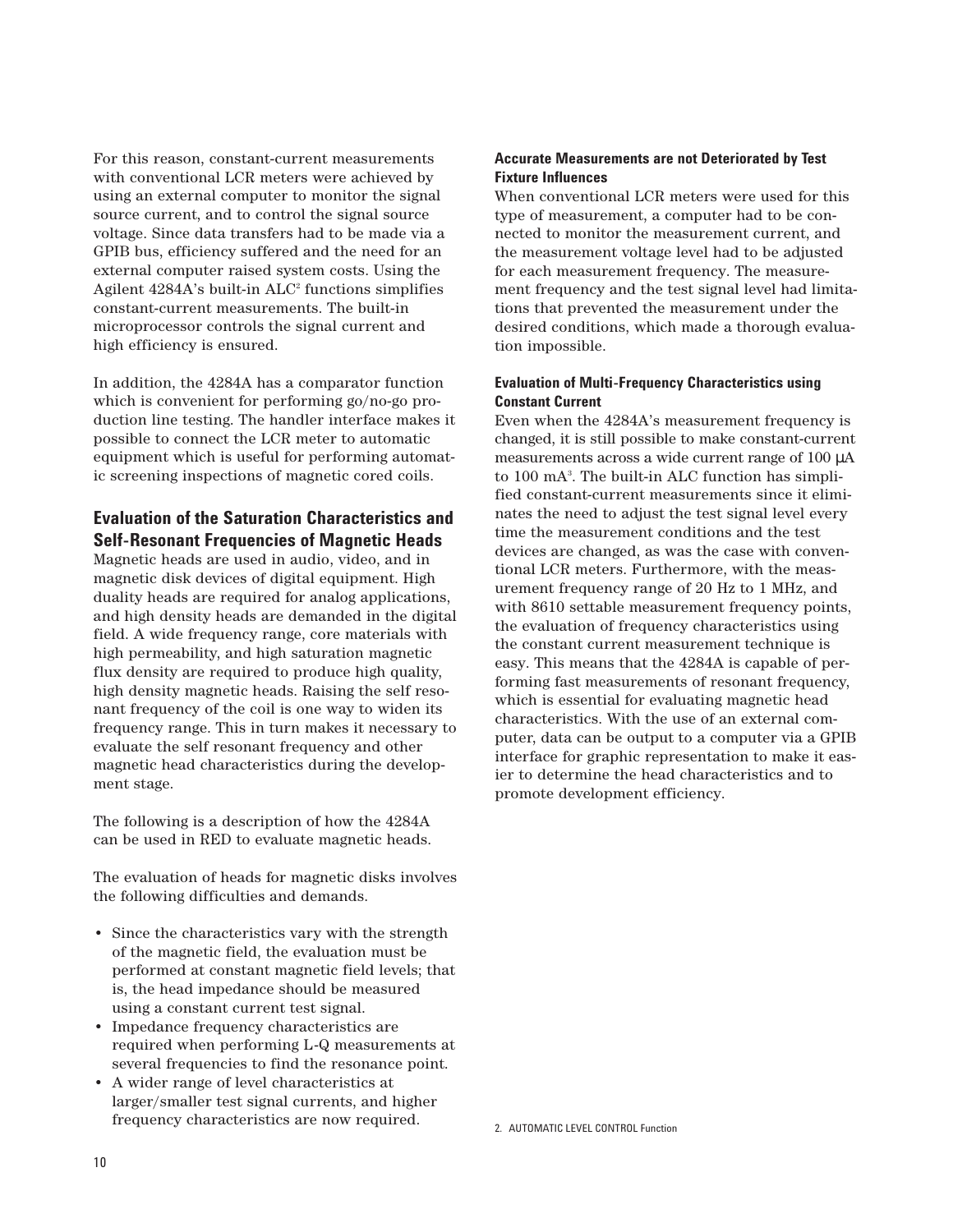Figure 7 shows the measurement results of the frequency characteristics of a floppy disk head by means of the constant current measurement technique.

Because test signal current level can be varied up to 200 mA3 , and the List Sweep function makes it possible to sweep a maximum of ten signal levels, the level characteristics of magnetic heads are easily obtained. A measurement example for determining magnetic head level characteristics is shown in Figure 8.

#### **Highly Accurate and Highly Reliable Measurements**

The 4284A is provided with open/short/load compensation functions; three powerful compensation functions which reduce the influence of test fixtures to a minimum. In addition, excellent repeatability guarantees accurate measurements even when the test fixture is changed to accommodate different types of magnetic heads. Thus the 4284A provides fast and easy constant-current measurements. As test signal levels can be set freely and list sweeps are possible, the 4284A is a single instrument solution for performing all of the measurements required to evaluate magnetic heads. This will improve the efficiency in developing and evaluating magnetic heads in R&D departments and raise reliability.

| <list display="" sweep=""></list> |          |           | SYS MENU |
|-----------------------------------|----------|-----------|----------|
| MODE : SEQ                        |          |           |          |
| FREQ [ Hz ]                       | Z I      | 0 [ deg ] | CMP      |
| 1.00000k                          | 24 0580  | 4.850     |          |
| 2.00000k                          | 24 3196  | 9.638     |          |
| 5.00000k                          | 26 0770  | 22 974    |          |
| 10.0000k                          | 31 5171  | 40.189    |          |
| 20 0000k                          | 47.3697  | 59 156    |          |
| 50 0000k                          | 104 921  | 76,003    |          |
| 100.000k                          | 206 898  | 82.042    |          |
| 200 . 000k                        | 420, 787 | 84.862    |          |
| 500, 000k                         | 1.36758k | 82.319    |          |
| 1 00000M                          | 11 8209k | - 30.352  |          |

**Figure 7. Constant Current Measurements of the |Z|-f Characteristics of Magnetic Heads**

#### **Conclusion**

High accuracy impedance measurements are not the only requirement for the correct evaluation of electronic components. The following precise measurement condition setups are also important:

Measurement Frequency, Test Signal Level: Voltage/Current, and DC Bias: Voltage/Current

Only when these three measurement conditions are adjusted to meet the objective of the evaluation, and only when they are correctly set up will they make it possible to select components, to improve reliability, and to raise the quality of equipment design. The increased pace of precise measurements on the production line will raise the reliability of inspection. The 4284A Precision LCR Meter will raise the quality in development, in production, and in Quality Assurance for both component manufacturers and electronic equipment manufacturers.

|  | <list display="" sweep=""></list> | SYS MENU |
|--|-----------------------------------|----------|
|  |                                   |          |

MODE : SEQ

| LEVEL [A ]        | Ls [ H ]       | Qſ   | CMP |
|-------------------|----------------|------|-----|
| 0 . 10m           | 323 . 833u     | 7.20 |     |
| 0 . 20m           | 325, 290u      | 7.14 |     |
| 0 . 50m           | 328, 300u      | 6.89 |     |
| 1 . 00m           | 330 . 594u     | 6.71 |     |
| 2.00m             | 330 . 333u     | 6.55 |     |
| 5.00m             | 313, 883u      | 6.11 |     |
| 10.0 <sub>m</sub> | 286, 463u      | 5.70 |     |
|                   | 20.0m 265.556u | 5.46 |     |
| 50 . 0m           | 219 . 635u     | 4.59 |     |

**Figure 8. Measurement Example of Magnetic Head Level Characteristics**